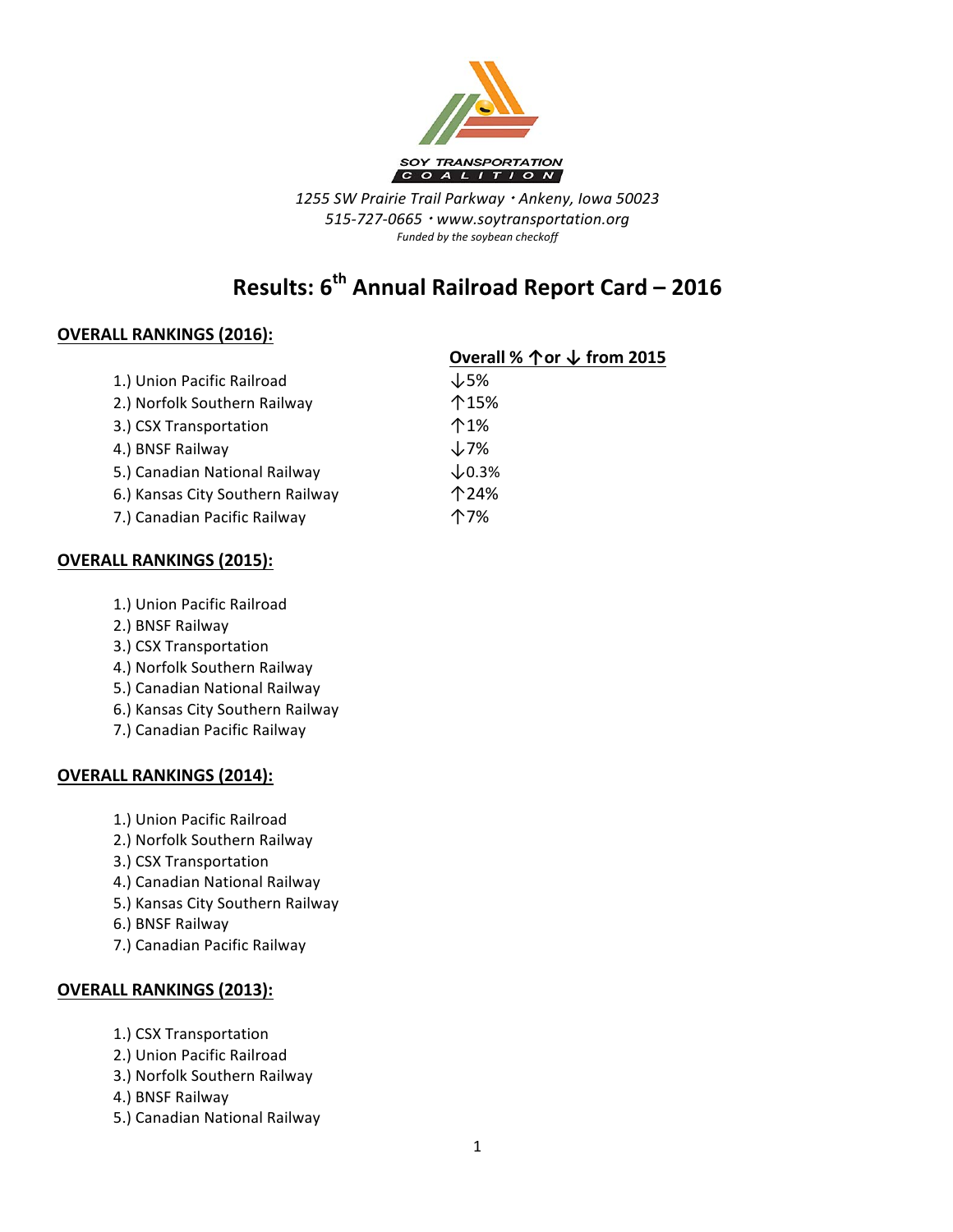6.) Kansas City Southern Railway

7.) Canadian Pacific Railway

#### **OVERALL RANKINGS (2012):**

- 1.) Union Pacific Railroad
- 2.) BNSF Railway
- 3.) CSX Transportation
- 4.) Norfolk Southern Railway
- 5.) Canadian National Railway
- 6.) Kansas City Southern Railway
- 7.) Canadian Pacific Railway

#### **On Time Performance**

1.) On a scale between 1-10 (one = worst; ten = best), rate the following seven Class I railroads in their ability to provide on time service.

|                                  | 2016 (rank) | 2015 (rank)     | 2014 (rank)            | 2013 (rank)            | 2012 (rank)     |
|----------------------------------|-------------|-----------------|------------------------|------------------------|-----------------|
| 1.) Norfolk Southern Railway     | 7.14        | 5.64 $(5^{th})$ | 5.67 $(4^{th})$        | $7.67(3^{rd})$         | $6.75(5^{th})$  |
| 2.) Union Pacific Railroad       | 7.07        | $7.39(1^{st})$  | 6.52 $(1st)$           | 7.78 $(2^{nd})$        | $7.81(1^{st})$  |
| 3.) Kansas City Southern Railway | 7.00        | 4.83 $(6^{th})$ | 5.75 $(2^{nd})$        | $6.50(5^{th})$         | 6.67 $(6^{th})$ |
| 4.) Canadian National Railway    | 6.64        | 6.57 $(2^{nd})$ | 5.69 $(3^{rd})$        | 6.00(7 <sup>th</sup> ) | 7.17 $(4^{th})$ |
| 5.) BNSF Railway                 | 6.57        | 6.56 $(3^{rd})$ | 3.53 $(6^{th})$        | $7.25(4^{th})$         | 7.57 $(2^{nd})$ |
| 6.) CSX Transportation           | 6.00        | 6.23 $(4th)$    | 5.56 $(5^{th})$        | $7.83(1^{st})$         | 7.50 $(3^{rd})$ |
| 7.) Canadian Pacific Railway     | 4.77        | 4.40 $(7th)$    | 2.94(7 <sup>th</sup> ) | 6.20(6 <sup>th</sup> ) | 5.64 $(7th)$    |

2.) When provided an estimated time of arrival or delivery from a railroad, within which timeframe will that arrival or delivery typically occur?

NOTE: Union Pacific had an average score of "8-12 hrs." Canadian National, CSX, Kansas City Southern Railway, Norfolk Southern and BNSF Railway each had an average score between "8-12 hrs" and "12-24 hrs". Union Pacific Railroad had the highest score. Canadian Pacific had the lowest score.

#### **2016 Rankings**

| 1.) Union Pacific Railroad         | "8-12 hrs"                         |
|------------------------------------|------------------------------------|
| 2.) Canadian National Railway      | Between "8-12 hrs" and "12-24 hrs" |
| 3.) CSX Transportation             | Between "8-12 hrs" and "12-24 hrs" |
| 4.) Kansas City Southern Railway   | Between "8-12 hrs" and "12-24 hrs" |
| 4.) Norfolk Southern Railway (Tie) | Between "8-12 hrs" and "12-24 hrs" |
| 6.) BNSF Railway                   | Between "8-12 hrs" and "12-24 hrs" |
| 7.) Canadian Pacific Railway       | Between "12-24 hrs" and ">24 hrs"  |
|                                    |                                    |
| 2015 Rankings                      |                                    |
| 1.) Union Pacific Railroad         | Between "4-8 hrs" and "8-12 hrs"   |
|                                    |                                    |
| 2.) Kansas City Southern Railway   | Between "8-12 hrs" and "12-24 hrs" |
| 3.) BNSF Railway                   | Between "8-12 hrs" and "12-24 hrs" |
| 4.) CSX Transportation             | Between "8-12 hrs" and "12-24 hrs" |
| 5.) Canadian National Railway      | Between "8-12 hrs" and "12-24 hrs" |
| 6.) Norfolk Southern Railway       | Between "8-12 hrs" and "12-24 hrs" |
| 7.) Canadian Pacific Railway       | Between "12-24 hrs" and ">24 hrs"  |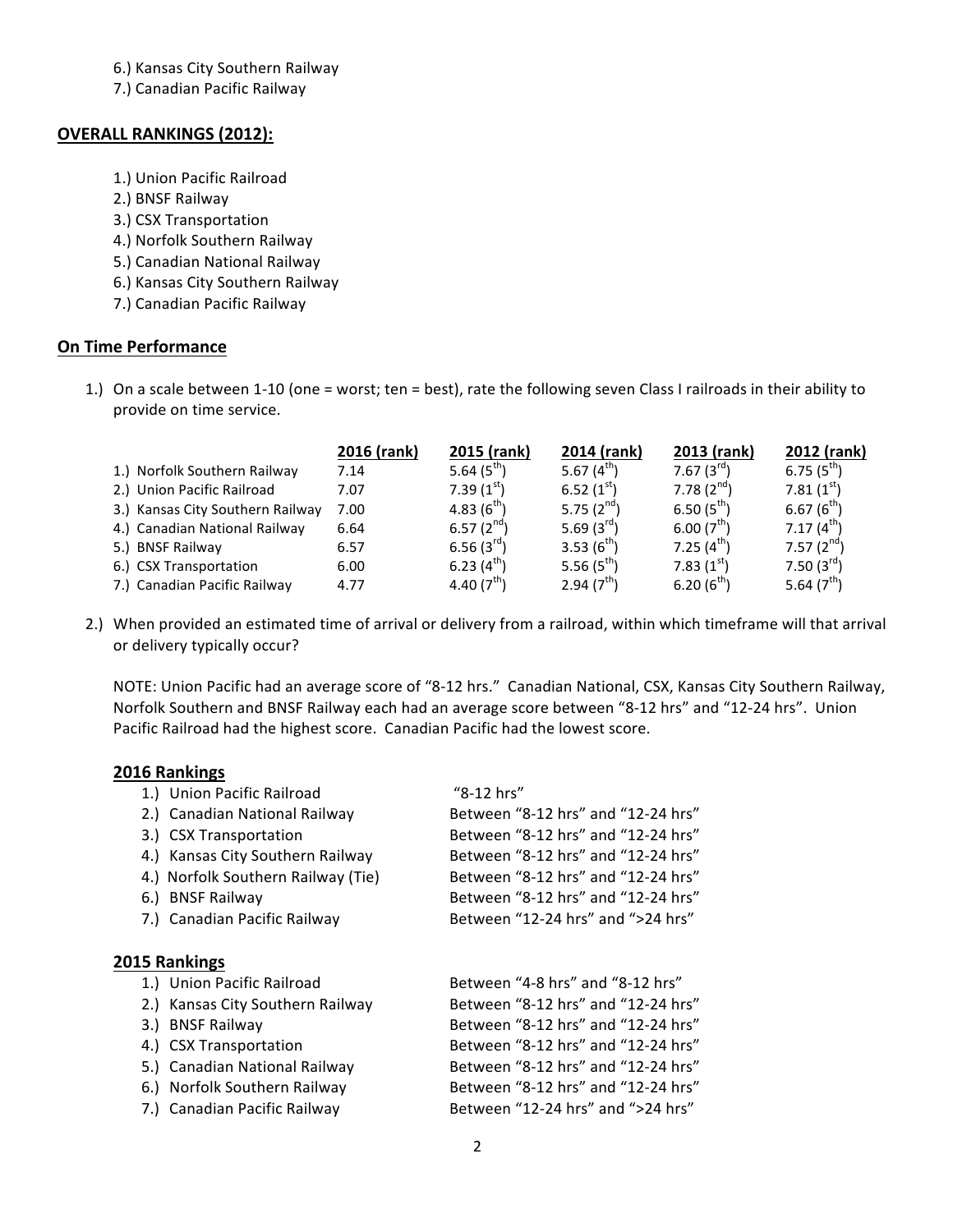#### **2014 Rankings:**

| 1.) Canadian National Railway    | Between "8-12 hrs" and "12-24 hrs" |
|----------------------------------|------------------------------------|
| 2.) Union Pacific Railroad       | Between "8-12 hrs" and "12-24 hrs" |
| 3.) CSX Transportation           | Between "8-12 hrs" and "12-24 hrs" |
| 4.) Norfolk Southern Railway     | Between "8-12 hrs" and "12-24 hrs" |
| 5.) Kansas City Southern Railway | Between "8-12 hrs" and "12-24 hrs" |
| 6.) BNSF Railway                 | Between "12-14 hrs and "> 24 hrs"  |
| 7.) Canadian Pacific Railway     | Between "12-14 hrs and "> 24 hrs"  |
|                                  |                                    |
| 2013 Rankings:                   |                                    |

|                | 1.) CSX Transportation           | Between "4-8 hrs" and "8-12 hrs"   |
|----------------|----------------------------------|------------------------------------|
|                | 2.) Union Pacific Railroad       | Between "4-8 hrs" and "8-12 hrs"   |
|                | 3.) Norfolk Southern Railway     | Between "4-8 hrs" and "8-12 hrs"   |
|                | 4.) Canadian National Railway    | Between "4-8 hrs" and "8-12 hrs"   |
|                | 5.) BNSF Railway                 | Between "4-8 hrs" and "8-12 hrs"   |
|                | 6.) Canadian Pacific Railway     | Between "8-12 hrs" and "12-24 hrs" |
|                | 7.) Kansas City Southern Railway | Between "8-12 hrs" and "12-24 hrs" |
|                |                                  |                                    |
| 2012 Rankings: |                                  |                                    |

| 1.) Kansas City Southern Railway   | Between "4-8 hrs" and "8-12 hrs"   |
|------------------------------------|------------------------------------|
| 2.) Union Pacific Railroad         | Between "4-8 hrs" and "8-12 hrs"   |
| 3.) Canadian National Railway      | Between "4-8 hrs" and "8-12 hrs"   |
| 4.) BNSF Railway and               | Between "8-12 hrs" and "12-24 hrs" |
| 4.) Norfolk Southern Railway (Tie) |                                    |
| 6.) CSX Transportation             | Between "8-12 hrs" and "12-24 hrs" |
| 7.) Canadian Pacific Railway       | Between "8-12 hrs" and "12-24 hrs" |
|                                    |                                    |

### **Customer Service**

1.) On a scale between 1-10 (one = worst; ten = best), rate the following seven Class I railroads in their ability to provide quality customer service.

|                                  | 2016 | 2015            | 2014 (rank)         | 2013 (rank)            | 2012 (rank)         |
|----------------------------------|------|-----------------|---------------------|------------------------|---------------------|
| 1.) Union Pacific Railroad       | 6.67 | 7.28 $(1st)$    | 6.67 $(1^{\rm st})$ | 7.50 $(2^{nd})$        | 7.94 $(1^{\rm st})$ |
| 2.) Kansas City Southern Railway | 6.50 | 5.33 $(5^{th})$ | 6.17 $(3^{ra})$     | $6.50(5^{th})$         | 5.86 $(6^{th})$     |
| 3.) CSX Transportation           | 6.10 | 6.25 $(3^{rd})$ | $6.07(4^{th})$      | 8.00(1 <sup>st</sup> ) | 6.82 $(2^{nd})$     |
| 4.) Norfolk Southern Railway     | 6.00 | 5.33 $(6^{th})$ | 6.29 $(2^{nd})$     | 7.44 $(3^{10})$        | 6.75 $(3^{rd})$     |
| 5.) BNSF Railway                 | 5.77 | 6.69 $(2^{nd})$ | 4.39 $(6^{th})$     | 6.76 $(4th)$           | 5.93 $(5^{th})$     |
| 6.) Canadian National Railway    | 5.75 | 5.67 $(4^{th})$ | $6.00(5^{th})$      | $6.20(6^{th})$         | 6.31 $(4^{th})$     |
| 7.) Canadian Pacific Railway     | 4.77 | 4.13 $(7^{th})$ | 3.13 $(7th)$        | 6.09 $(7th)$           | 5.53 $(7^{th})$     |

2.) When a service problem arises, within which timeframe will that problem typically be resolved to your satisfaction?

NOTE: Union Pacific had an average score of "4-6 hrs". CSX Transportation, Norfolk Southern Railway, BNSF Railway, Canadian National Railway, Canadian Pacific Railway, Kansas City Southern Railway had average scores between "4-6 hrs" and "More than 6 hrs". Union Pacific had the highest score. Kansas City Southern Railway had the lowest.

#### **2016 Rankings:**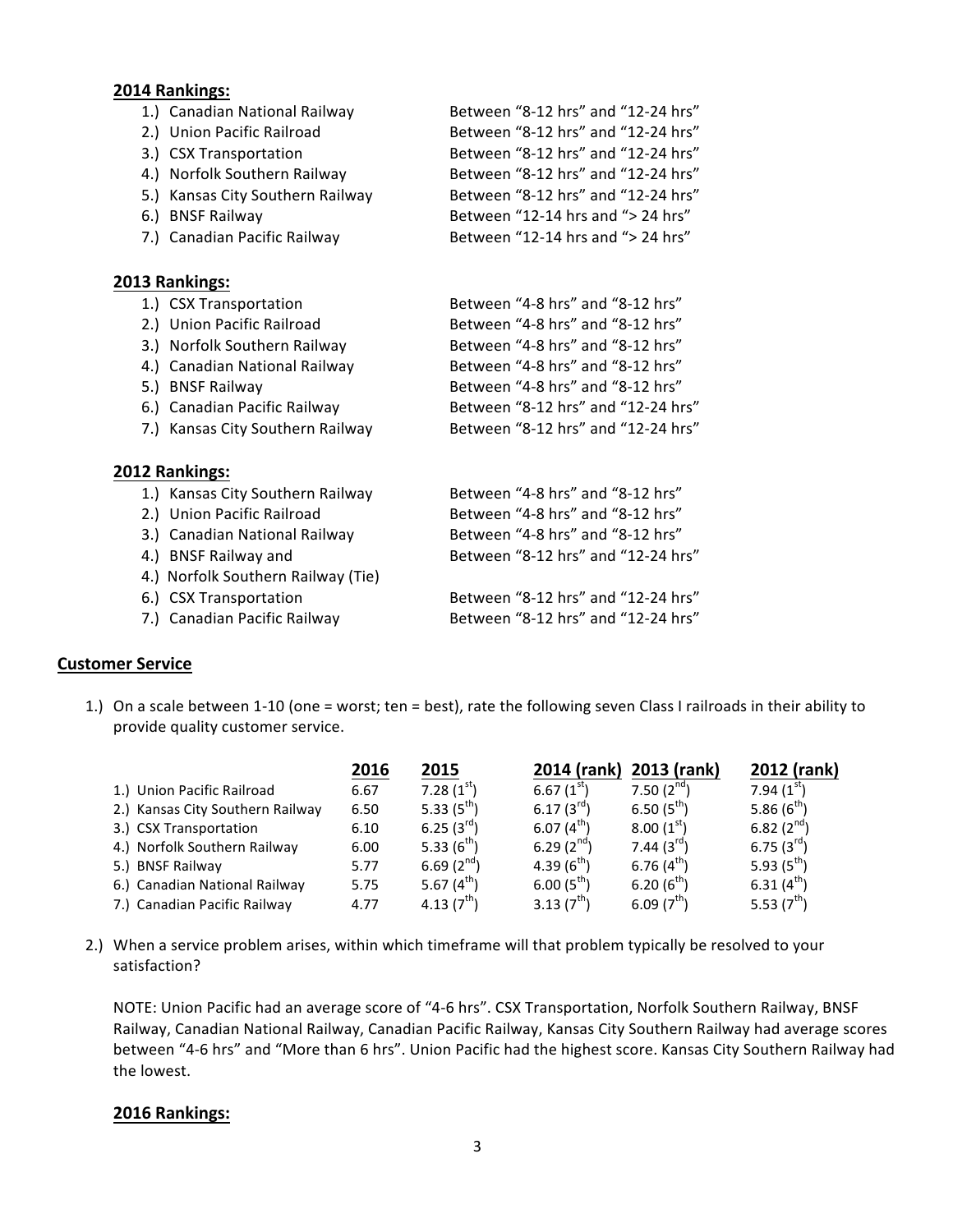- 1.) Union Pacific Railroad "4-6 hrs"
- 
- 
- 
- 
- 
- 

#### **2015 Rankings:**

- 
- 
- 
- 
- 
- 
- 

#### **2014 Rankings:**

- 1.) Union Pacific Railroad
- 2.) Canadian National Railway
- 3.) Norfolk Southern Railway
- 4.) Kansas City Southern Railway
- 5.) CSX Transportation
- 6.) BNSF Railway
- 7.) Canadian Pacific Railway

#### **2013 Rankings:**

- 1.) Union Pacific Railroad
- 2.) Canadian National Railway
- 3.) BNSF Railway
- 4.) CSX Transportation
- 5.) Norfolk Southern Railway
- 6.) Canadian Pacific Railway
- 7.) Kansas City Southern Railway

#### **2012 Rankings:**

- 1.) Canadian National Railway Between "2-4 hrs" and "4-6 hrs" 2.) CSX Transportation Between "2-4 hrs" and "4-6 hrs" 3.) Union Pacific Railroad Between "2-4 hrs" and "4-6 hrs" 4.) Kansas City Southern Railway Between "4-6 hrs" and "More than 6 hrs" 5.) Norfolk Southern Railway Between "4-6 hrs" and "More than 6 hrs" 6.) BNSF Railway **Between** "4-6 hrs" and "More than 6 hrs" 7.) Canadian Pacific Railway Between "4-6 hrs" and "More than 6 hrs"
- 3.) On a scale between 1-10 (one = worst; ten = best), do you have around the clock access (including weekends and holidays) to a customer service official who is able to resolve problems to your satisfaction?

|                              | 2016 | 2015            | 2014 (rank)     | 2013 (rank)    | 2012 (rank)      |
|------------------------------|------|-----------------|-----------------|----------------|------------------|
| 1.) Union Pacific Railroad   | 6.92 | $7.33(1^{st})$  | 6.45 $(3^{rd})$ | $7.71(2^{nd})$ | $7.33(1^{st})$   |
| 2.) Norfolk Southern Railway | 6.23 | 5.25 $(5^{th})$ | $7.07(1^{st})$  | $7.11(3^{rd})$ | 6.58 $(3^{r_0})$ |

2.) CSX Transportation Between "4-6 hrs" and "More than 6 hrs" 3.) Norfolk Southern Railway Between "4-6 hrs" and "More than 6 hrs" 4.) BNSF Railway **Between** "4-6 hrs" and "More than 6 hrs" 5.) Canadian National Railway Between "4-6 hrs" and "More than 6 hrs" 6.) Canadian Pacific Railway Between "4-6 hrs" and "More than 6 hrs" 7.) Kansas City Southern Railway Between "4-6 hrs" and "More than 6 hrs"

## 1.) Union Pacific Railroad Between "2-4 hrs" and "4-6 hrs" 2.) Kansas City Southern Railway Between "2-4 hrs" and "4-6 hrs" 3.) BNSF Railway Between "4-6 hrs" and "More than 6 hrs 4.) CSX Transportation **Between** "4-6 hrs" and "More than 6 hrs" **5.)** Norfolk Southern Railway Between "4-6 hrs" and "More than 6 hrs" 6.) Canadian National Railway Between "4-6 hrs" and "More than 6 hrs" 7.) Canadian Pacific Railway Between "4-6 hrs" and "More than 6 hrs"

| Between "2-4 hrs" and "4-6 hrs"         |
|-----------------------------------------|
| Between "2-4 hrs" and "4-6 hrs"         |
| Between "4-6 hrs" and "More than 6 hrs" |
| Between "4-6 hrs" and "More than 6 hrs" |
| Between "4-6 hrs" and "More than 6 hrs" |
| Between "4-6 hrs" and "More than 6 hrs" |
| Between "4-6 hrs" and "More than 6 hrs" |

| Between "2-4 hrs" and "4-6 hrs"         |
|-----------------------------------------|
| Between "2-4 hrs" and "4-6 hrs"         |
| Between "2-4 hrs" and "4-6 hrs"         |
| Between "2-4 hrs" and "4-6 hrs"         |
| Between "2-4 hrs" and "4-6 hrs"         |
| Between "4-6 hrs" and "More than 6 hrs" |
| Between "4-6 hrs" and "More than 6 hrs" |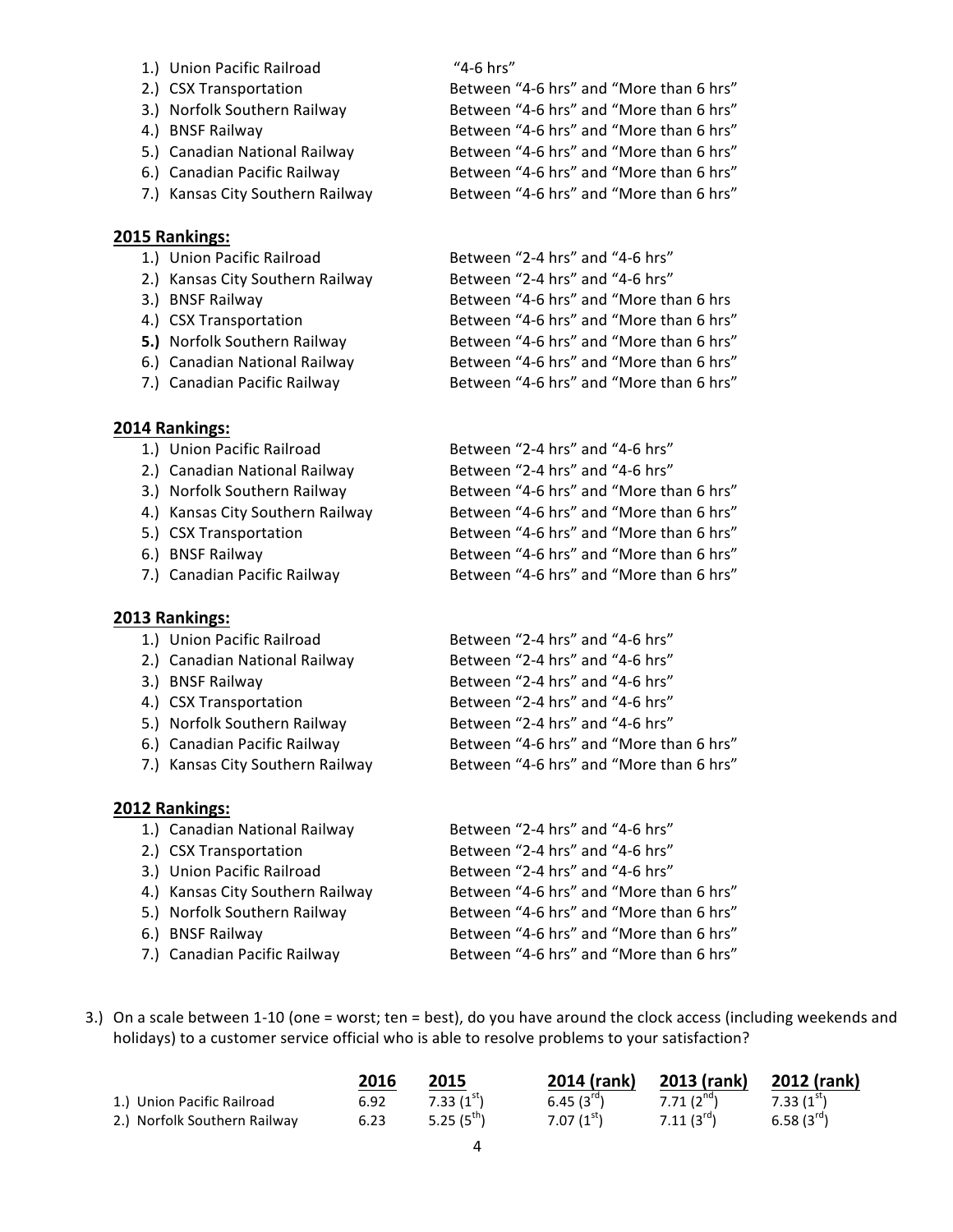| 3.) BNSF Railway                 | 6.10 | 6.25 $(2^{nd})$ | 5.33 $(6^{th})$ | 6.76 $(4^{th})$ | 6.15 $(4^{th})$        |
|----------------------------------|------|-----------------|-----------------|-----------------|------------------------|
| 4.) Kansas City Southern Railway | 6.00 | 4.83 $(6^{th})$ | 5.80 $(4th)$    | 5.67 $(7^{th})$ | 4.75 $(7^{th})$        |
| 5.) CSX Transportation           | 5.50 | 5.64 $(3^{rd})$ | 6.83 $(2^{nd})$ | 7.83 $(1st)$    | 6.70 $(2^{nd})$        |
| 6.) Canadian National Railway    | 5.33 | 5.31 $(4th)$    | 5.64 $(5^{th})$ | $6.00(5^{th})$  | 5.83(5 <sup>th</sup> ) |
| 7.) Canadian Pacific Railway     | 4.00 | 3.50 $(7th)$    | 3.33 $(7th)$    | 5.73 $(6^{th})$ | 5.43 $(6^{th})$        |

4.) On a scale between 1-10 (one = worst; ten = best), rate the websites of the seven Class I railroads in providing costs and marketing information (tariffs, pricing, etc.).

|                                  | 2016 | 2015                   | 2014 (rank)     | 2013 (rank)            | 2012 (rank)     |
|----------------------------------|------|------------------------|-----------------|------------------------|-----------------|
| 1.) Union Pacific Railroad       | 7.67 | 7.47 $(1st)$           | 7.38 $(1st)$    | 7.65 $(2^{nd})$        | $8.38(1^{st})$  |
| 2.) BNSF Railway                 | 7.21 | 7.44 $(2^{nd})$        | 6.79 $(3^{rd})$ | $7.06(3^{rd})$         | 7.50 $(2^{nd})$ |
| 3.) CSX Transportation           | 6.55 | 6.46 $(3^{\text{rd}})$ | 6.80 $(2^{nd})$ | 7.71(1 <sup>st</sup> ) | 6.55 $(4th)$    |
| 4.) Norfolk Southern Railway     | 5.92 | $6.00(4^{th})$         | 6.65 $(4th)$    | 6.44 $(5th)$           | $6.67(3^{rd}$   |
| 5.) Canadian National Railway    | 5.80 | 5.67 $(5^{th})$        | $6.00(5^{th})$  | $6.60(4^{th}$          | 6.38 $(5^{th}$  |
| 6.) Canadian Pacific Railway     | 3.75 | 4.15 $(7th)$           | 3.56 $(7th)$    | 5.20 $(7tn)$           | 4.60 $(7un)$    |
| 7.) Kansas City Southern Railway | 3.67 | 5.33 $(6^{th})$        | 4.14 $(6^{th})$ | $6.17(6^{th})$         | 5.67 $(6^{th}$  |

5.) On a scale between 1-10 (one = worst; ten = best), rate the websites of the seven Class I railroads in providing operations-related information (tracking, billing, rail car profiles, etc.).

|                                  | 2016 | 2015            | 2014 (rank)     | 2013 (rank)     | 2012 (rank)         |
|----------------------------------|------|-----------------|-----------------|-----------------|---------------------|
| 1.) Union Pacific Railroad       | 7.71 | $8.24(1^{st})$  | 7.67 $(1st)$    | 7.83 $(1st)$    | 7.81 $(1^{\rm st})$ |
| 2.) Norfolk Southern Railway     | 7.36 | 6.62 $(4th)$    | 6.71 $(2^{nd})$ | 7.67 $(2^{nd})$ | 7.00 $(3^{rd})$     |
| 3.) BNSF Railway                 | 6.85 | 7.06 $(2^{nd})$ | $6.63(3^{rd})$  | $7.53(3^{rd})$  | 7.62 $(2^{nd})$     |
| 4.) CSX Transportation           | 6.73 | 6.69 $(3^{rd})$ | 6.47 $(4th)$    | 7.43 $(4^{th})$ | $7.00(3^{rd})$      |
| 5.) Canadian National Railway    | 5.20 | 5.79 $(5^{th})$ | $6.06(5^{th})$  | $6.00(5^{th})$  | 6.38 $(5th)$        |
| 6.) Canadian Pacific Railway     | 4.55 | 4.77 $(7^{th})$ | 3.75 $(7th)$    | 5.55 $(6^{th})$ | 5.21 $(7^{th})$     |
| 7.) Kansas City Southern Railway | 4.00 | 5.00 $(6^{th})$ | 4.67 $(6^{th})$ | 5.17 $(7th)$    | $6.25(6^{th}$       |

#### **Costs**

1.) On a scale between 1-10 (one = worst; ten = best), do you feel the rail service your company receives is commensurate with the cost of that service?

| 2016                                                                                                                                                                                                                | 2015            |                        |                 | 2012 (rank)     |
|---------------------------------------------------------------------------------------------------------------------------------------------------------------------------------------------------------------------|-----------------|------------------------|-----------------|-----------------|
| 6.00                                                                                                                                                                                                                | 4.69 $(6^{th})$ | 5.82 $(2^{nd})$        | 5.50 $(4th)$    | 5.33 $(5^{th})$ |
| 6.00                                                                                                                                                                                                                | 6.50 $(1st)$    | 5.57 $(3^{rd})$        | 5.50 $(5^{th})$ | 5.00 $(6^{th})$ |
| 5.73                                                                                                                                                                                                                | 6.24 $(2^{nd})$ | $6.05(1^{st})$         | 5.61 $(3^{rd})$ | 6.06 $(1st)$    |
| 5.56                                                                                                                                                                                                                | 4.92 $(5^{th})$ | 5.50 $(4th)$           | 5.40 $(6^{th})$ | 5.67 $(2^{nd})$ |
| 5.00                                                                                                                                                                                                                | 5.33 $(4th)$    | 5.27 $(5^{th})$        | 5.71 $(2^{nd})$ | 5.60 $(3^{rd}$  |
| 4.36                                                                                                                                                                                                                | 5.60 $(3^{rd})$ | 3.74 $(6^{th})$        | 5.75 $(1st)$    | 5.50 $(4th)$    |
| 3.92                                                                                                                                                                                                                | 3.08 $(7th)$    | 2.94(7 <sup>th</sup> ) | 4.45 $(7th)$    | 4.86 $(7th)$    |
| 1.) Norfolk Southern Railway<br>1.) Kansas City Southern Railway (Tie)<br>3.) Union Pacific Railroad<br>4.) Canadian National Railway<br>5.) CSX Transportation<br>6.) BNSF Railway<br>7.) Canadian Pacific Railway |                 |                        | 2014 (rank)     | 2013 (rank)     |

2.) On a scale between 1-10 (one = worst; ten = best), are rail service costs clearly explained to you? Is there transparency in the railroad's pricing mechanism?

|                               | 2016 | 2015            | 2014 (rank)     | 2013 (rank)       | 2012 (rank)     |
|-------------------------------|------|-----------------|-----------------|-------------------|-----------------|
| 1.) Norfolk Southern Railway  | 6.29 | 4.79 $(3^{rd})$ | 5.82 $(1st)$    | 5.70 ( $6^{th}$ ) | 5.67 $(5^{th})$ |
| 2.) CSX Transportation        | 5.80 | 4.69 $(5^{th})$ | 5.27 $(4th)$    | $6.86(1^{st})$    | 5.82 $(4th)$    |
| 3.) Union Pacific Railroad    | 5.53 | 5.67 $(2^{nd})$ | 5.43 $(2^{nd})$ | 6.31 $(2^{nd})$   | 6.44 $(2^{nd})$ |
| 4.) Canadian National Railway | 5.33 | 4.79 $(4^{th})$ | 5.38 $(3^{rd})$ | 6.20 $(3^{rd})$   | $6.00(3^{rd})$  |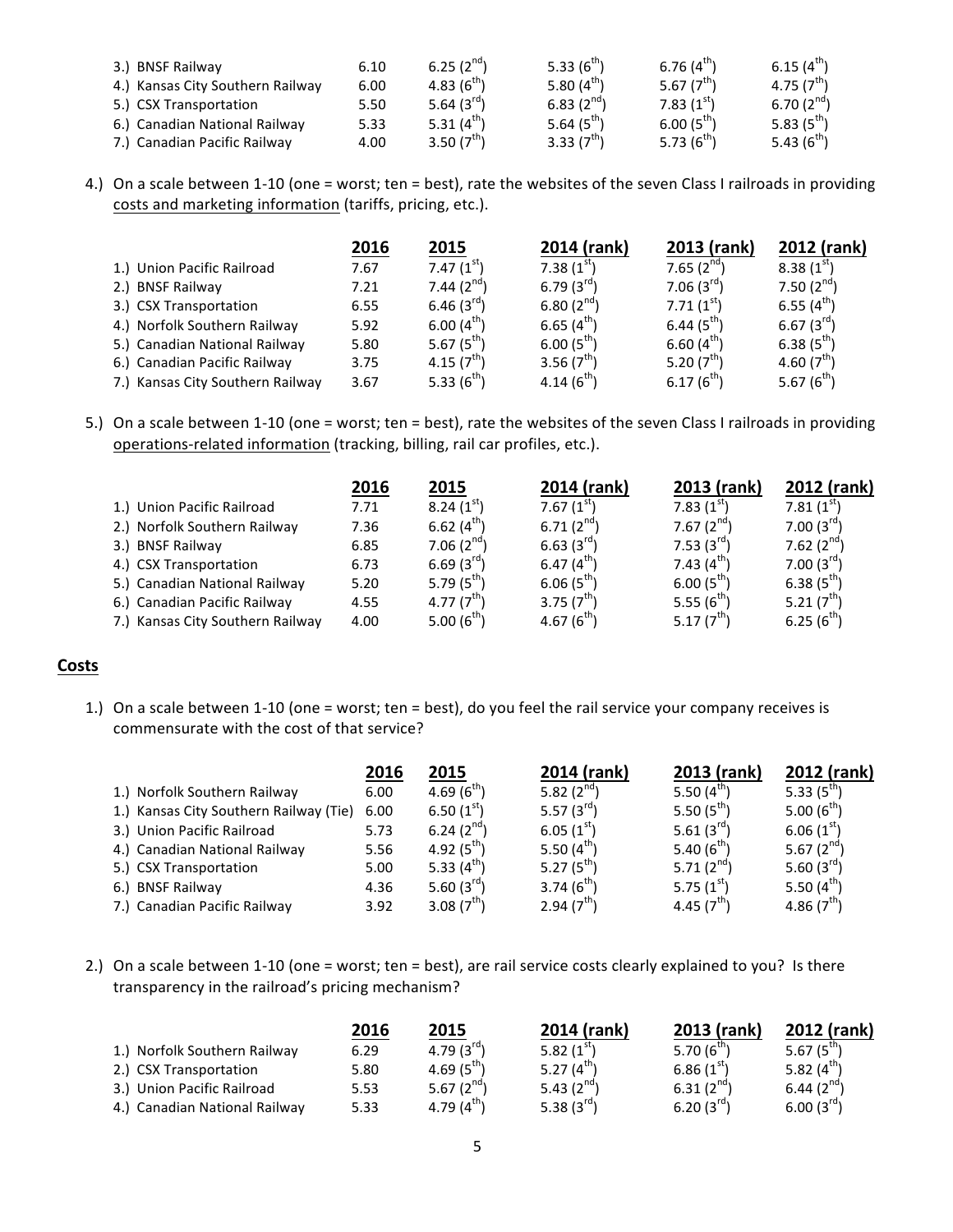| 5.) Kansas City Southern Railway | 5.25 | 4.25 $(6^{th})$ | 5.13 $(5^{th})$        | 5.60 $(7th)$    | 5.20 $(7th)$             |
|----------------------------------|------|-----------------|------------------------|-----------------|--------------------------|
| 6.) BNSF Railway                 | 4.86 | 5.88 $(1st)$    | 5.05(6 <sup>m</sup> )  | 5.71 $(5^{th})$ | $6.57(1^{51})$           |
| 7.) Canadian Pacific Railway     | 4.08 | 3.62 $(7^{th})$ | 3.69(7 <sup>th</sup> ) | 5.82 $(4th)$    | 5.29 ( $6^{\text{th}}$ ) |

3.) Accessorial charges – Do you feel railroad accessorial charges are legitimate and used for those purposes advertised by railroads, or do you feel they are simply another avenue for generating additional revenue  $(1 =$ Another avenue for revenue;  $10 =$  Legitimate)?

|                                  | 2016 | 2015                   | 2014 (rank)     | 2013 (rank)     | 2012 (rank)     |
|----------------------------------|------|------------------------|-----------------|-----------------|-----------------|
| 1.) Union Pacific Railroad       | 4.31 | 4.00 $(2^{nd})$        | 5.16 $(2^{nd})$ | 4.76 $(4^{th})$ | 5.13 $(3^{rd})$ |
| 2.) BNSF Railway                 | 4.00 | 4.38 $(1st)$           | 3.74 $(6^{th})$ | $4.75(5^{th})$  | $4.71(5^{th})$  |
| 3.) Norfolk Southern Railway     | 3.33 | 3.62 $(5^{th})$        | 5.71 $(1st)$    | 5.33 $(2^{nd})$ | 5.17 $(2^{nd})$ |
| 4.) CSX Transportation           | 3.30 | 3.92 $(4^{th})$        | 5.15 $(3^{rd})$ | 5.33 $(2^{nd})$ | 5.18 $(1st)$    |
| 5.) Kansas City Southern Railway | 3.25 | 2.60(7 <sup>th</sup> ) | 4.50 $(4^{th})$ | 5.60 $(1st)$    | 3.60 $(7^{th})$ |
| 6.) Canadian National Railway    | 3.00 | 4.00 $(3^{rd})$        | 4.38 $(5^{th})$ | 4.00 $(6^{th})$ | 4.77 $(4^{th})$ |
| 7.) Canadian Pacific Railway     | 2.42 | 3.00 $(6^{th})$        | 2.86 $(7^{th})$ | 3.58 $(7th)$    | 4.29 $(6^{th}$  |

4.) On a scale between 1-10 (one = worst; ten = best), is your company provided adequate notification when price increases occur?

|                                  | 2016 | 2015            | 2014 (rank)     | 2013 (rank)     | 2012 (rank)     |
|----------------------------------|------|-----------------|-----------------|-----------------|-----------------|
| 1.) Norfolk Southern Railway     | 6.64 | 5.57 $(4^{th})$ | 6.65 $(1st)$    | 5.78 $(6^{th})$ | 6.58 $(2^{nd})$ |
| 2.) Union Pacific Railroad       | 6.56 | 6.76 $(1st)$    | 6.52 $(2^{nd})$ | 6.89 $(1st)$    | 6.94 $(1st)$    |
| 3.) CSX Transportation           | 6.27 | 5.92 $(2^{nd})$ | 6.27 $(3^{rd})$ | 6.43 $(2^{nd})$ | 6.18 $(5^{th})$ |
| 4.) Kansas City Southern Railway | 6.00 | 4.50 $(7th)$    | 4.86 $(6^{th})$ | 5.50 $(7th)$    | 6.40 $(3^{rd}$  |
| 5.) BNSF Railway                 | 5.50 | 5.73 $(3^{rd})$ | 4.95 $(5^{th})$ | 6.13 $(3^{rd})$ | 6.29 $(4^{th}$  |
| 6.) Canadian National Railway    | 5.30 | 5.53 $(5^{th})$ | 5.93 $(4th)$    | $6.00(4^{th})$  | 5.69 $(7th)$    |
| 7.) Canadian Pacific Railway     | 5.00 | 4.64 $(6^{th})$ | 3.88 $(7th)$    | 5.91 $(5^{th})$ | 5.93 $(6^{th})$ |

#### **Rail Customer Profile**

1.) Which of the seven Class I railroads did your company utilize over the past 12 months?

| <b>BNSF Railway</b>       | Kansas City Southern Railway |
|---------------------------|------------------------------|
| Canadian National Railway | Norfolk Southern Railway     |
| Canadian Pacific Railway  | Union Pacific Railroad       |
| <b>CSX Transportation</b> |                              |

#### *Survey respondents utilized, on average, 3 of the 7 Class I railroads over the past 12 months.*

- 2.) Which agricultural commodities and products were transported by railroads on behalf of your company over the past 12 months?
	- Soybeans and soy products (including soybean meal, soybean oil, and biodiesel)
	- Corn and corn products (including ethanol)
	- Wheat and wheat products
	- Other agricultural products

#### *Survey respondents shipped, on average 2.6 of the 4 stated agricultural categories listed over the past 12 months.*